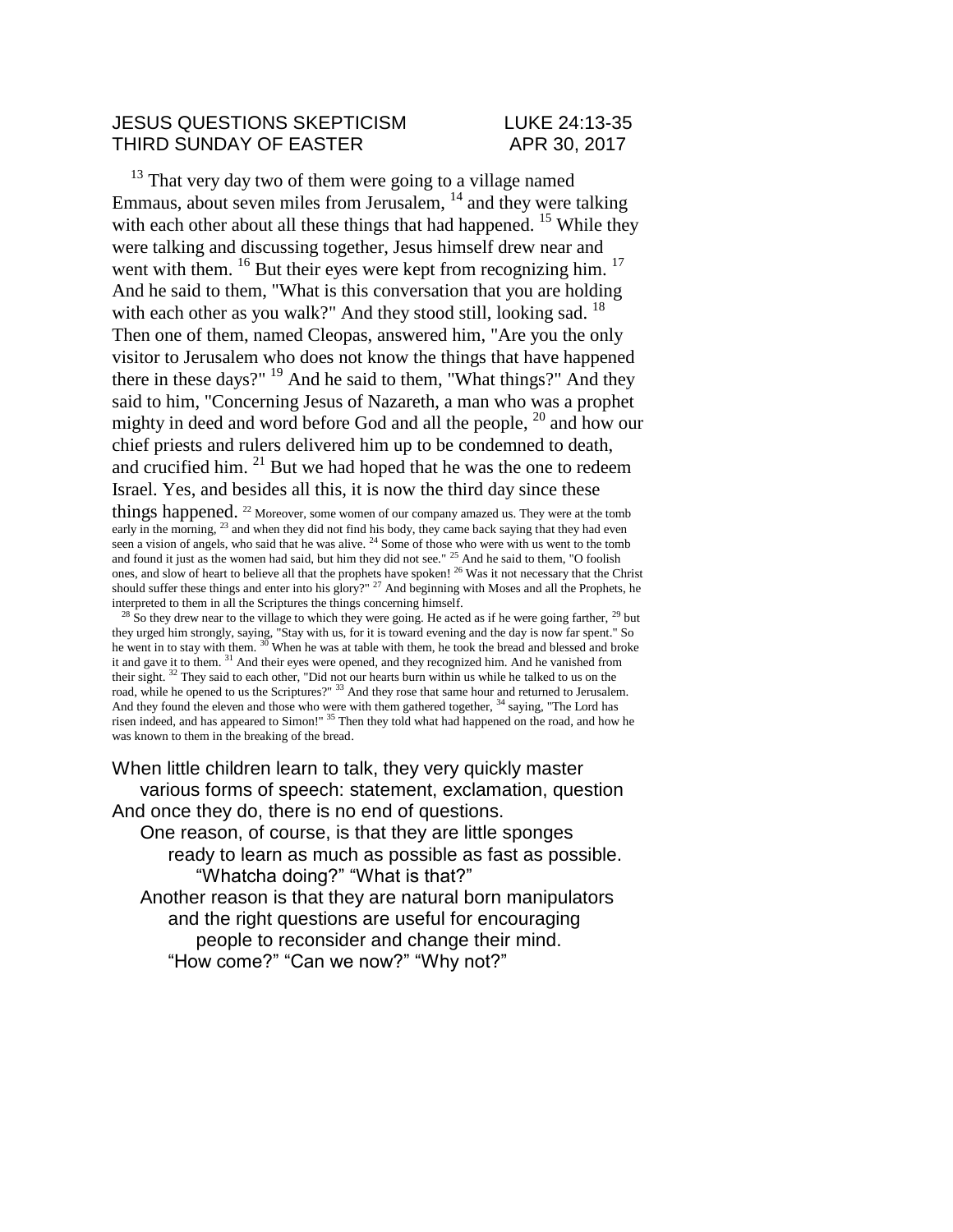But another reason is that they love personal attention

& questions are great way to keep conversation going. "Why?" "Why?" "Why?"

As part of celebrating Easter, we want to be witness who talk about wonderful news of new life with others.

So we want to have conversations, understand others and encourage people to open their minds.

When learning to do this we may take a cue from children but we also learn it from the master

of sharing good news, Jesus himself.

He is alive and has saved us. He reveals this to these disciples as they walk along, but one step at a time.

Last week we considered how a first step is listening, which Jesus also does as he joins these men.

Now we notice especially how he asks questions. because…

BASIC QUESTIONS ENCOURAGE CONVERSATION EXPLORING QUESTIONS DEVELOP UNDERSTANDING CHALLENGING QUESTIONS RAISE NEW IDEAS

BASIC QUESTIONS ENCOURAGE CONVERSATION

 $17$  And he said to them, "What is this conversation that you are holding with each other as you walk?"

When you start a conversation in person or on the phone, what is almost always the first thing people say? "How are you?" If it is a sincere question and you actually listen for the answer, you may learn something about what to say next. As was noted last Sunday, it is important for people to feel listened to before we expect them to listen to us, Sometimes they need encouragement to open up, or we may need a better idea of who we are talking to So, when it is our turn to talk, a good place to start is asking a question. It shows we are interested in them and who doesn't like others being interested in them? Jesus asks, "What is your conversation? What is your story? Questions enable conversations that are meaningful and relevant to the other person Asking questions first can keep us from saying something stupid or hurtful.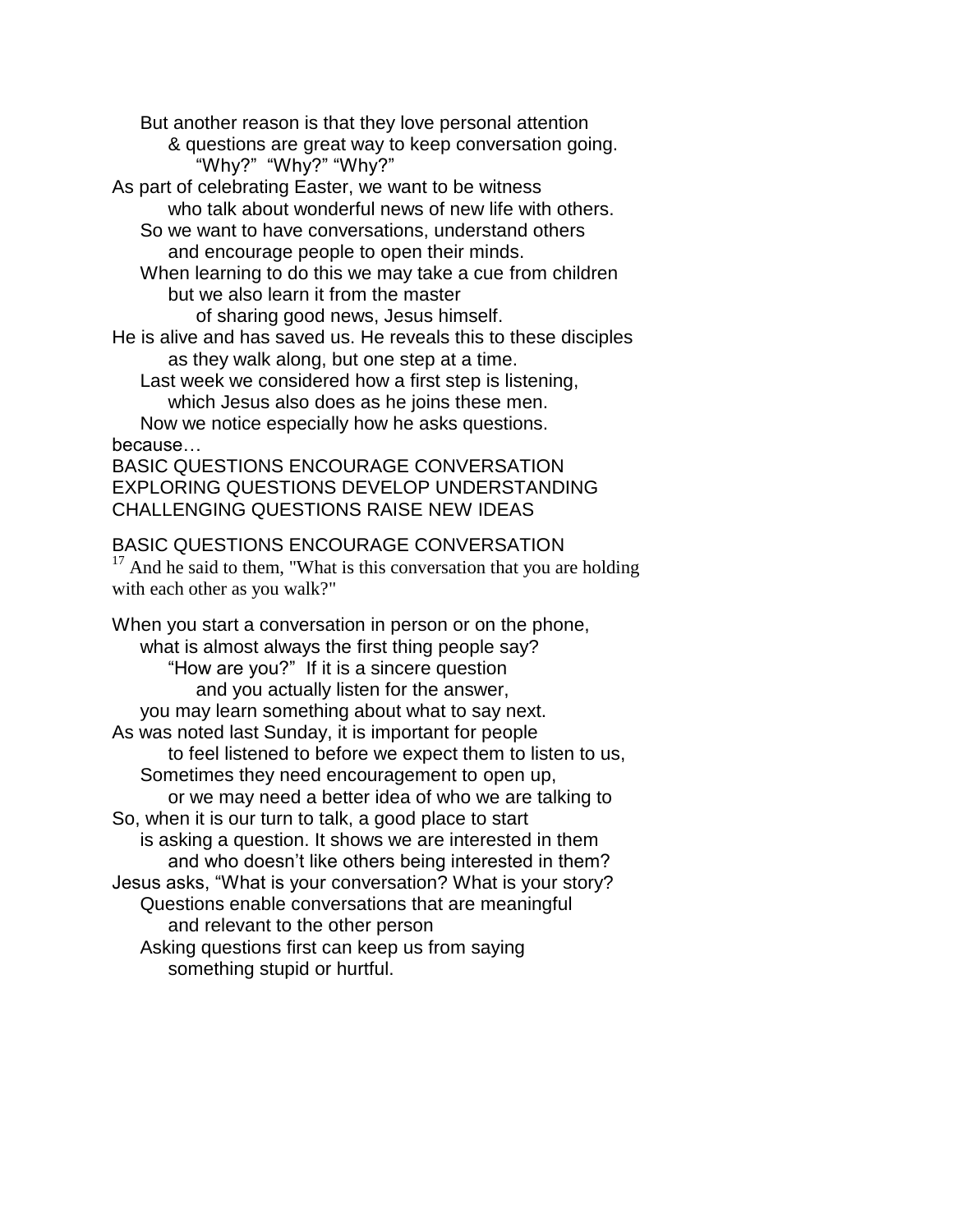Good questions and their answers can help us discover how to communicate and connect with different people. Do they connect with their head or heart or hands? For example, are they more comfortable with questions about what they think, what they feel or what they are doing? It makes a difference in the best way to talk to them. The best kind of questions for this are open ended, not the kind that are answered with just yes or no. Basic questions are about Who? What? Where? When? leading to How? and Why? Questions that get answered are non-threatening questions that are interested without prying or assuming. Sometimes it is important to ask permission to ask what may be personal questions about people's lives, experiences and beliefs. Then, when people are ready for them,

EXPLORING QUESTIONS DEVELOP UNDERSTANDING And they stood still, looking sad. <sup>18</sup> Then one of them, named Cleopas, answered him, "Are you the only visitor to Jerusalem who does not know the things that have happened there in these days?" <sup>19</sup> And he said to them, "What things?" And they said to him, "Concerning Jesus of Nazareth, a man who was a prophet mighty in deed and word before God and all the people,  $^{20}$  and how our chief priests and rulers delivered him up to be condemned to death, and crucified him.  $21$  But we had hoped that he was the one to redeem Israel.

Jesus obviously knows very well what things have been happening, better than anyone else. He could have just started telling them. But they have obviously been told quite a bit by women & others without fully understanding or believing them. So that they come to understand, it is first important to understand them. What do they think happened and what does it mean to them? What do they think it means that Jesus was a prophet? What did they expect Jesus to do in redeeming Israel? We can easily talk with people about things like God, sin, grace, faith, forgiveness, and much more without realizing that what these words mean to them may be very different from what they mean to us.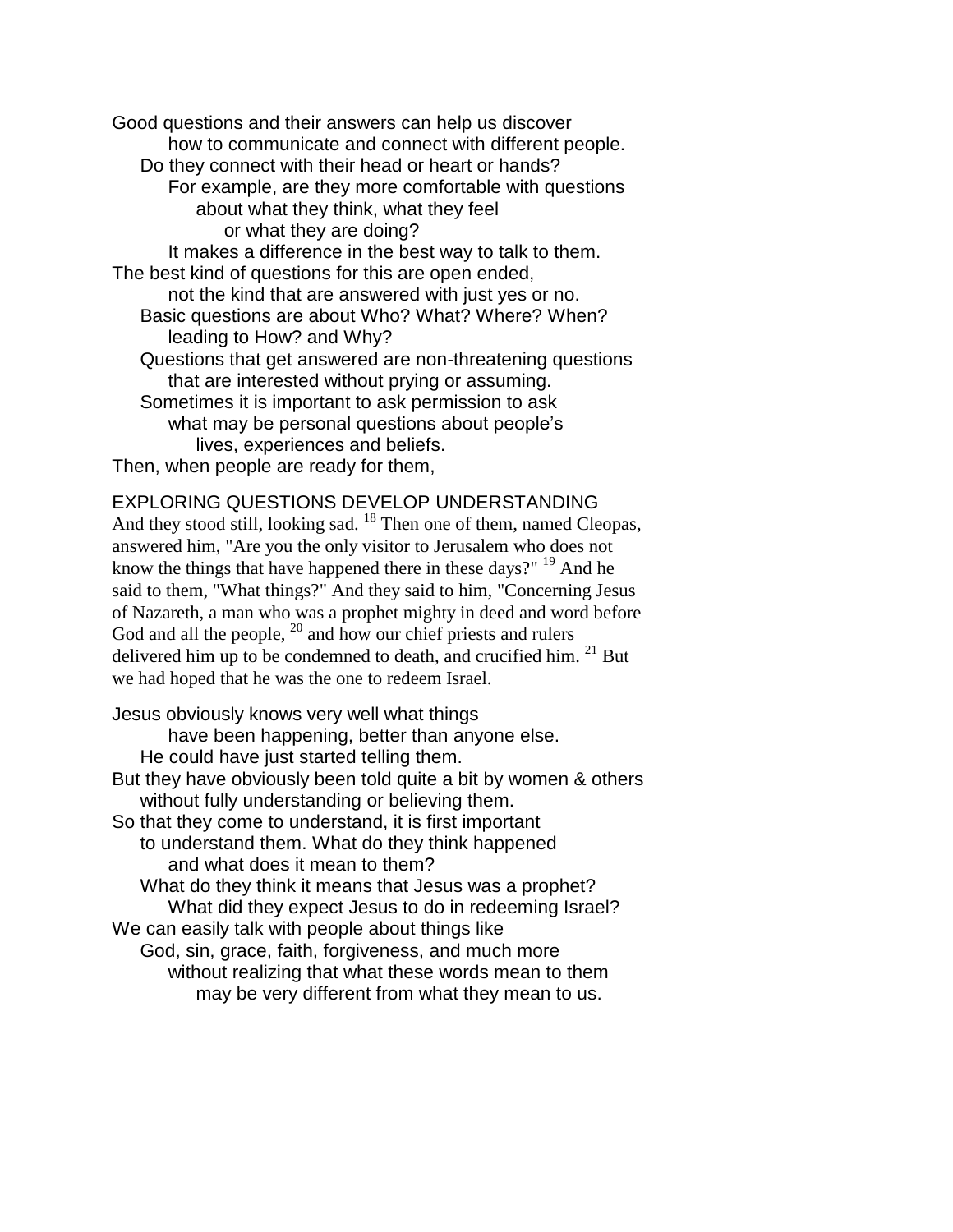By exploring questions we first learn what they think & mean so we learn how to best express what we think & mean. When talking with someone about a difficult family situation one might ask, "What kind of things have you tried so far?" If they say they have prayed until they are exhausted, you know that "Just pray about it" was probably not the best thing to suggest. When Jesus met blind Bartimaeus, instead of presuming, he asked first, "What do you want me to do for you?" When we notice someone needs spiritual help or support, asking good questions is a good way to learn first about their concerns and needs, their beliefs and knowledge of God's word, their way of seeing the world and dealing with life. Exploratory questions are important for truly understanding another person's knowledge, reasons and conclusions before we move on to a deeper kind of question.

## CHALLENGING QUESTIONS RAISE NEW IDEAS

 $25$  And he said to them, "O foolish ones, and slow of heart to believe all that the prophets have spoken!  $^{26}$  Was it not necessary that the Christ should suffer these things and enter into his glory?"

How would you respond to a question like that? Probably just shut your mouth. Jesus also asked questions that ended conversations but not until it was time for him to do the talking. We may first want to ask other questions without being condescending or making others feel foolish, or trying to trap people into a certain answer, but still challenging others to consider alternatives, like when Jesus was confronted about paying taxes and asked about a coin, "Who's image is this?" or when he was confronted about his authority and asked where they thought John the Baptist's authority was from. Challenging questions target worldviews and beliefs. They ask "why?" "What makes you think that?" "What if…?" "How would you explain…?" Like other questions, they are based on the context. When talking with one who believes we come from evolution one might ask, "What does this mean about the value and purpose of your life?"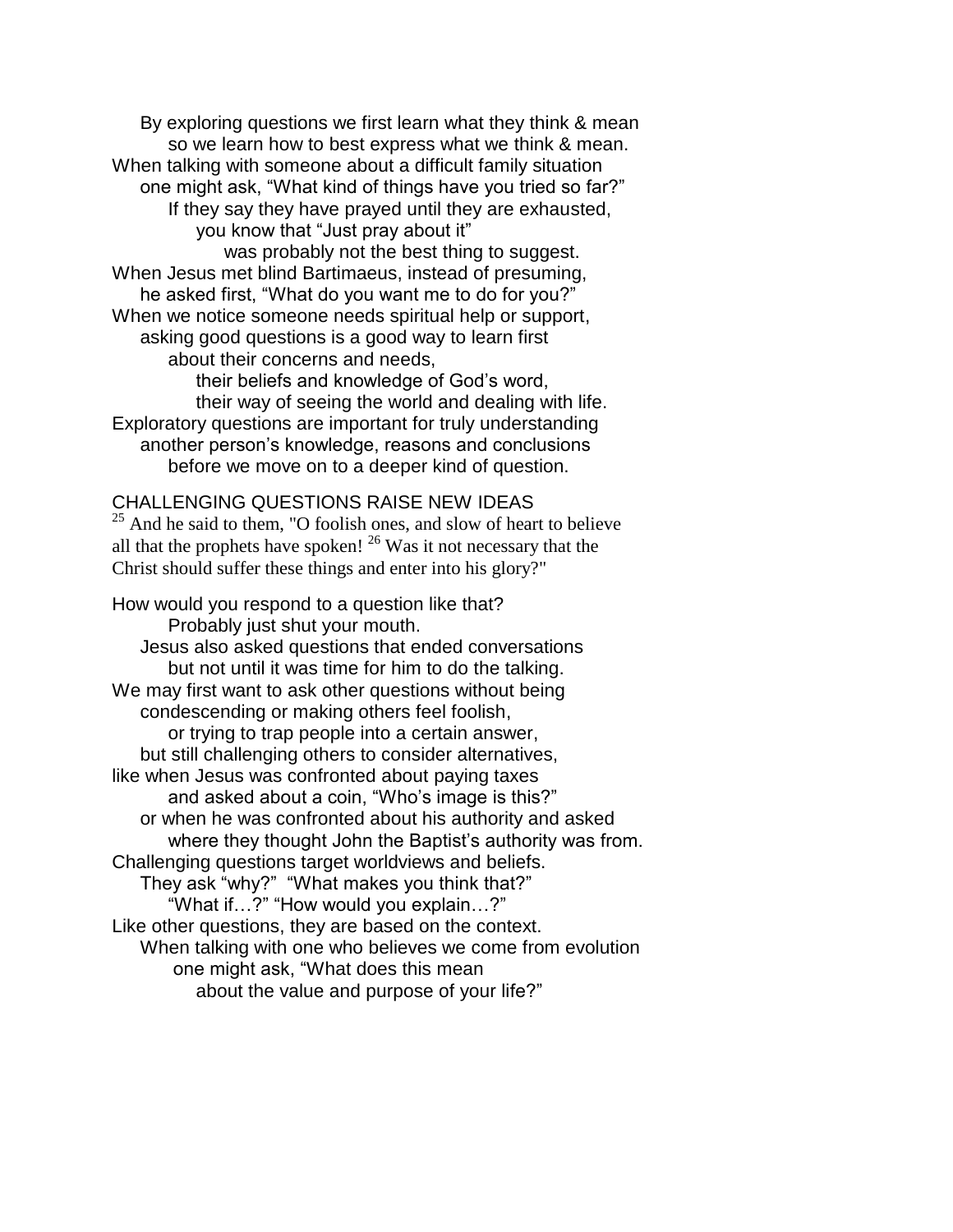When talking with someone who believes everyone is basically good and naturally goes to heaven, one might ask, "How do you deal with failure to do what you know is right?" "Do you think there is anyone who deserves punishment?" Questions can lead people to examine their assumptions in ways they may not have done before and prepare them to consider other options. They can plow the ground to prepare for the seed of gospel. This is where Jesus now led these disciples. What if God really is in control of all things and knows better than anyone what is happening? What if Jesus really was a mighty prophet as they hoped. Had he said anything about suffering, dying & rising? What if Israel really does need to be redeemed, not just from political or economic domination but from the debt of sin and the domination of the devil? What if all of people's sacrifices in temple weren't enough and there needed to be a final perfect sacrifice, what might that sacrifice be? What if Jesus really was the ultimate redeemer? What if the women were right & he really was alive? What would that say about the effect of his sacrifice? What if Jesus is not a failure but revealing his glory? What if we are now fully forgiven and free? What if we can be sure God loves us no matter what? What if Jesus was with us and knew everything in our lives? What if we too will live again even after we die? What if all of this is clearly laid out for us in the Bible in a way that will make our hearts burn within us? What if Jesus is also revealing this to us personally when we break bread and receive Holy Communion? What if this is good news wonderful enough to run in the middle of the night to share with others? These are good questions for us to seriously think about and to seriously consider asking others about in respectful, open ended, ongoing conversations that are started with good questions that help us overcome our skepticism about whether they can ever have true faith in Jesus. and may help them overcome their skepticism